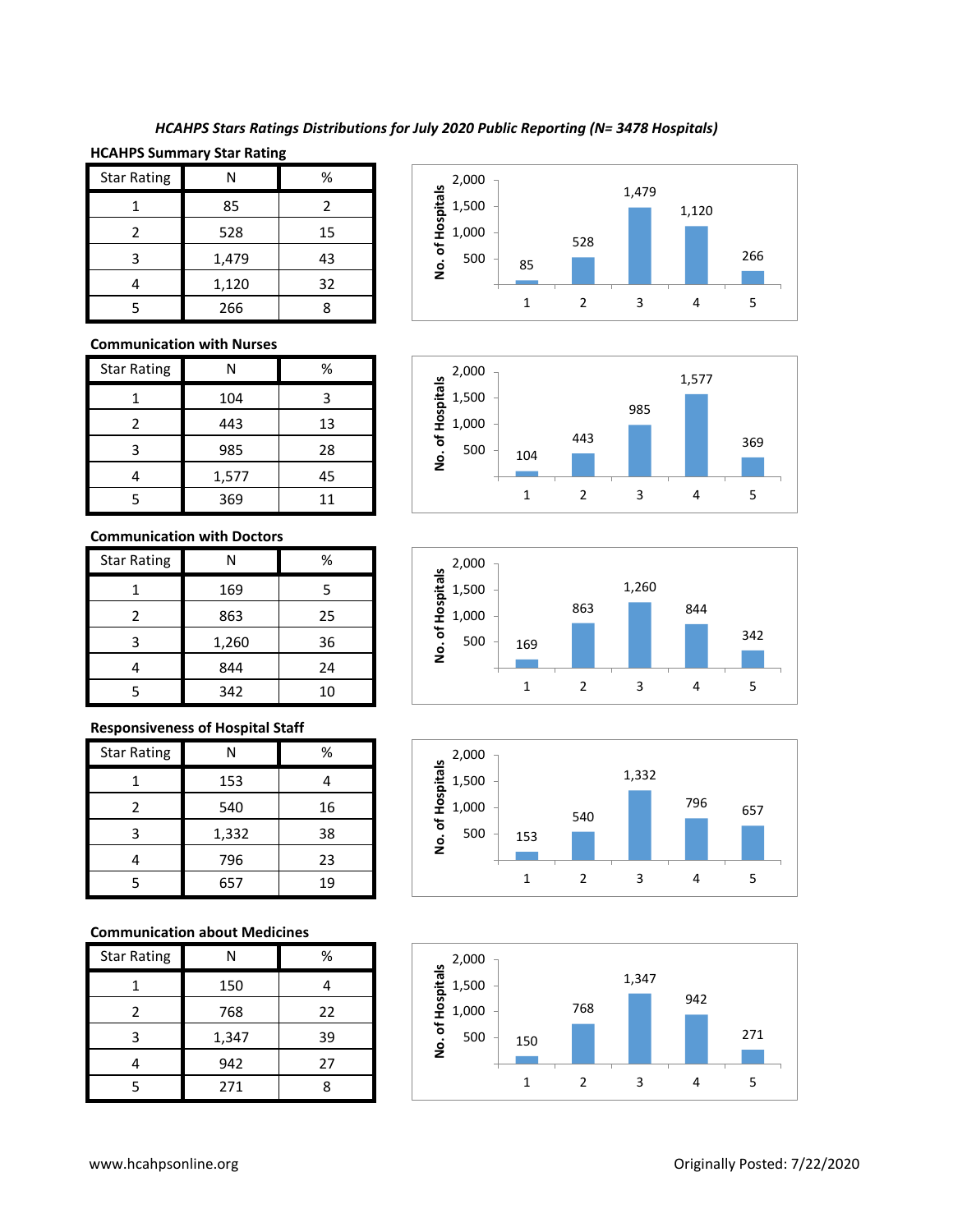**Cleanliness of Hospital Environment**

| <b>Star Rating</b> | Ν     | %  |
|--------------------|-------|----|
|                    | 179   | 5  |
| 2                  | 667   | 19 |
| ς                  | 1,409 | 41 |
|                    | 965   | 28 |
|                    | 258   |    |

## **Quietness of Hospital Environment**

| <b>Star Rating</b> | Ν     | %  |
|--------------------|-------|----|
|                    | 240   |    |
| $\mathcal{P}$      | 711   | 20 |
| 3                  | 1,040 | 30 |
|                    | 1,111 | 32 |
|                    | 376   | 11 |

## **Discharge Information**

| <b>Star Rating</b> | N     | %  |
|--------------------|-------|----|
|                    | 128   |    |
| 2                  | 364   | 10 |
| 3                  | 1,715 | 49 |
|                    | 948   | 27 |
| 5                  | 323   | c  |

## **Care Transition**

| <b>Star Rating</b> |       | %  |
|--------------------|-------|----|
|                    | 234   |    |
| 2                  | 766   | 22 |
| 3                  | 1,046 | 30 |
|                    | 1,115 | 32 |
| 5                  | 317   | q  |

# **Hospital Rating**

| <b>Star Rating</b> | Ν     | %  |
|--------------------|-------|----|
|                    | 107   | 3  |
| $\mathcal{P}$      | 460   | 13 |
| 3                  | 1,535 | 44 |
|                    | 1,043 | 30 |
|                    | 333   | 10 |